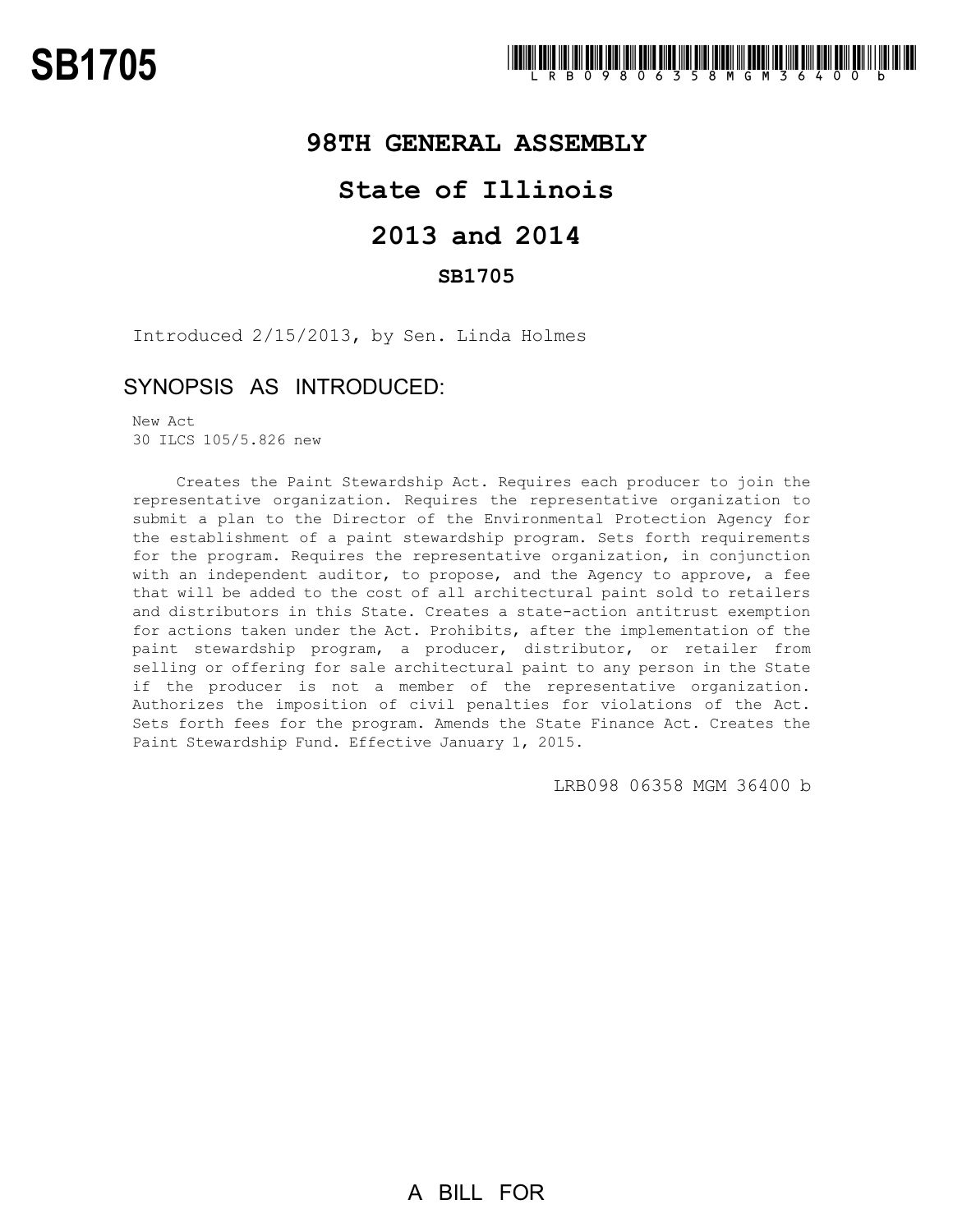AN ACT concerning safety. 1

#### **Be it enacted by the People of the State of Illinois, represented in the General Assembly:** 2 3

Section 1. Short title. This Act may be cited as the Paint Stewardship Act. 4 5

Section 5. Definitions. 6

"Agency" means the Illinois Environmental Protection Agency. 7 8

"Architectural paint" means interior and exterior architectural coatings sold in containers of 5 gallons or less. "Architectural paint" does not include industrial, original equipment, or specialty coatings. 9 10 11 12

"Director" means the Director of the Illinois Environmental Protection Agency. 13 14

"Distributor" means a company that has a contractual relationship with one or more producers to market and sell architectural paint to retailers in this State. 15 16 17

"Energy recovery" means the process by which all or a portion of solid waste materials are processed or combusted in order to use the heat content or other forms of energy derived from those solid waste materials. 18 19 20 21

"Environmentally sound management practices" means procedures for the collection, storage, transportation, reuse, 22 23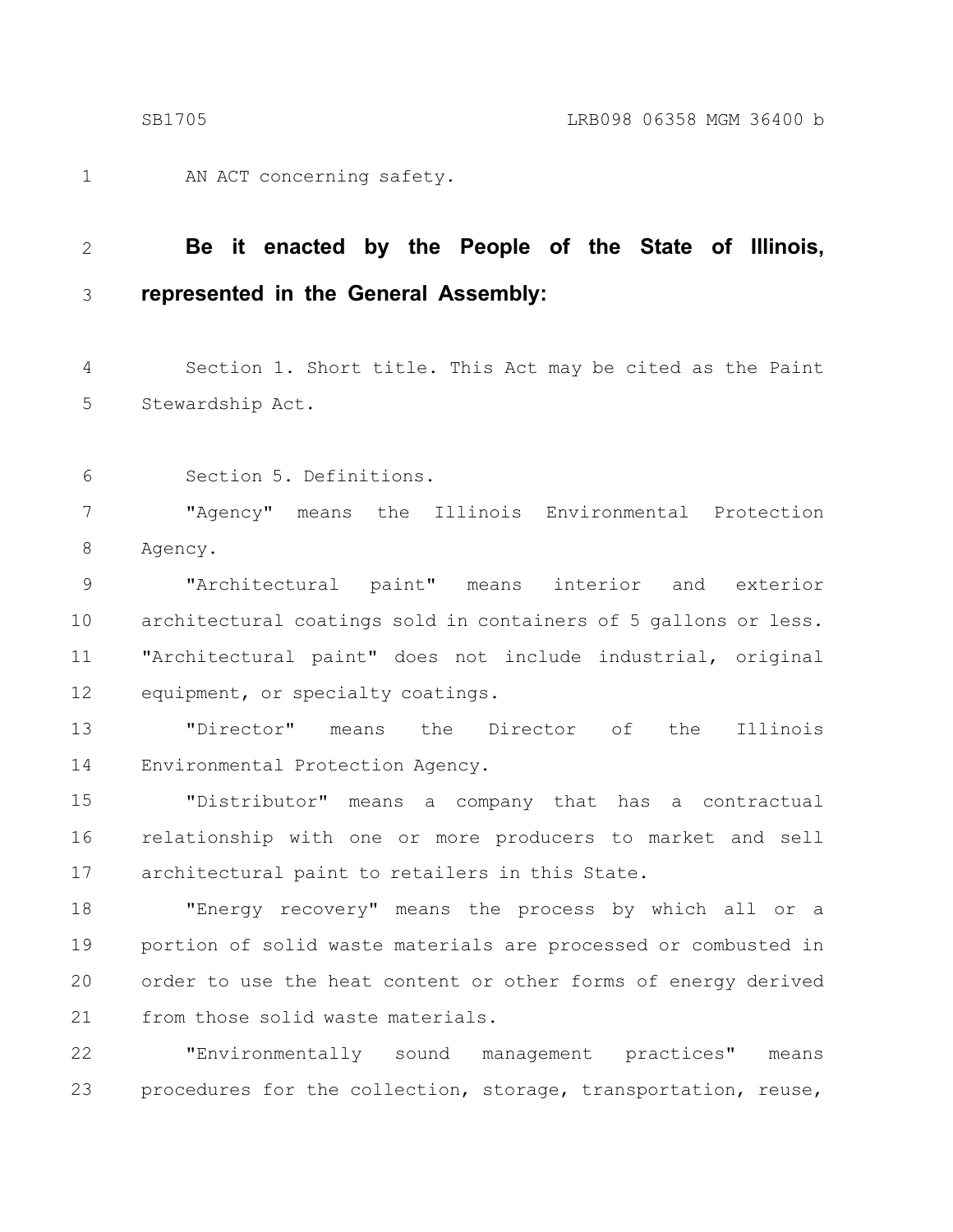SB1705 - 2 - LRB098 06358 MGM 36400 b

recycling, and disposal of architectural paint, to be implemented by the representative organization or that organization's contracted partners to ensure (i) compliance with all applicable federal, State, and local laws, regulations, and ordinances and (ii) the protection of human health and the environment. Environmentally sound management practices include, but are not limited to, record-keeping, the tracking and documenting of the fate of post-consumer paint inside and outside of this State, and environmental liability coverage for professional services and the operations of the contractors working on behalf of the representative organization. 1 2 3 4 5 6 7 8 9 10 11 12

13

"Fund" means the Paint Stewardship Fund.

"Paint stewardship assessment" means the amount added to the purchase price of architectural paint sold in this State that is necessary to cover the cost of collecting, transporting, and processing post-consumer paint by the representative organization pursuant to the paint stewardship program. 14 15 16 17 18 19

"Post-consumer paint" means architectural paint that is not used and that is no longer wanted by a purchaser of architectural paint. 20 21 22

"Producer" means a manufacturer of architectural paint who sells, offers for sale, distributes, or contracts to distribute architectural paint in this State. 23 24 25

"Recycling" means any process by which discarded products, 26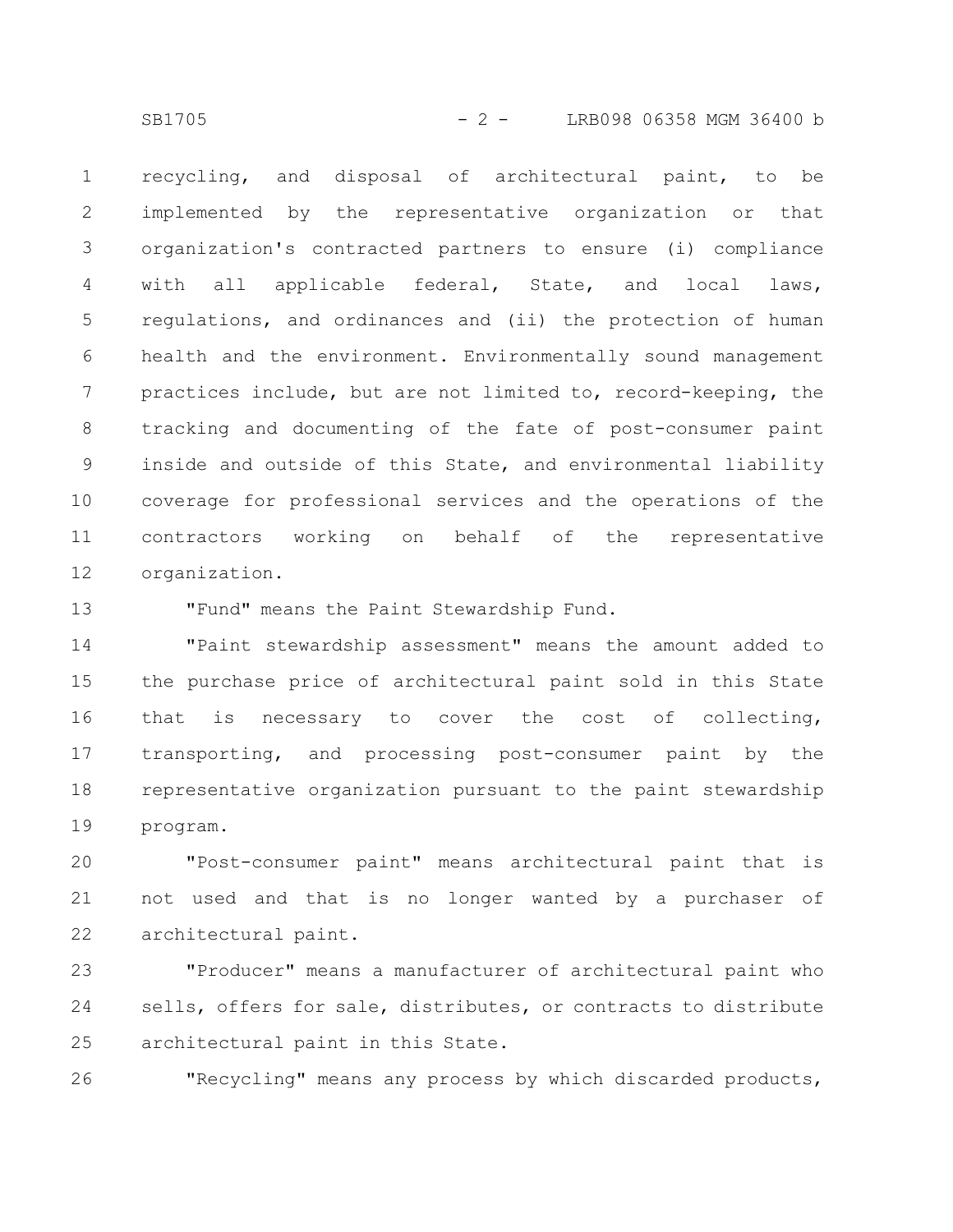components, or by-products are transformed into new, usable, or marketable materials in a manner in which the original products may lose their identity. "Recycling" does not include energy recovery. 1 2 3 4

"Representative organization" means the nonprofit organization created by producers to implement the paint stewardship program described in Section 10 of this Act. 5 6 7

"Retailer" means any person who offers architectural paint for sale at retail in this State. 8 9

"Reuse" means the return of a product into the economic stream for use in the same kind of application as the product was originally intended to be used, without a change in the product's identity. 10 11 12 13

"Sell" or "sale" means any transfer of title for consideration, including, but not limited to, remote sales conducted through sales outlets, catalogues, the Internet, or any other similar electronic means. 14 15 16 17

18

Section 10. Paint stewardship program.

(a) On or before March 1, 2015, each producer shall join the representative organization, and the representative organization shall submit a plan for the establishment of the paint stewardship program described in this Section to the Director for approval. The paint stewardship program shall: 19 20 21 22 23

(1) minimize public sector involvement in the management of post-consumer paint by: (A) reducing the 24 25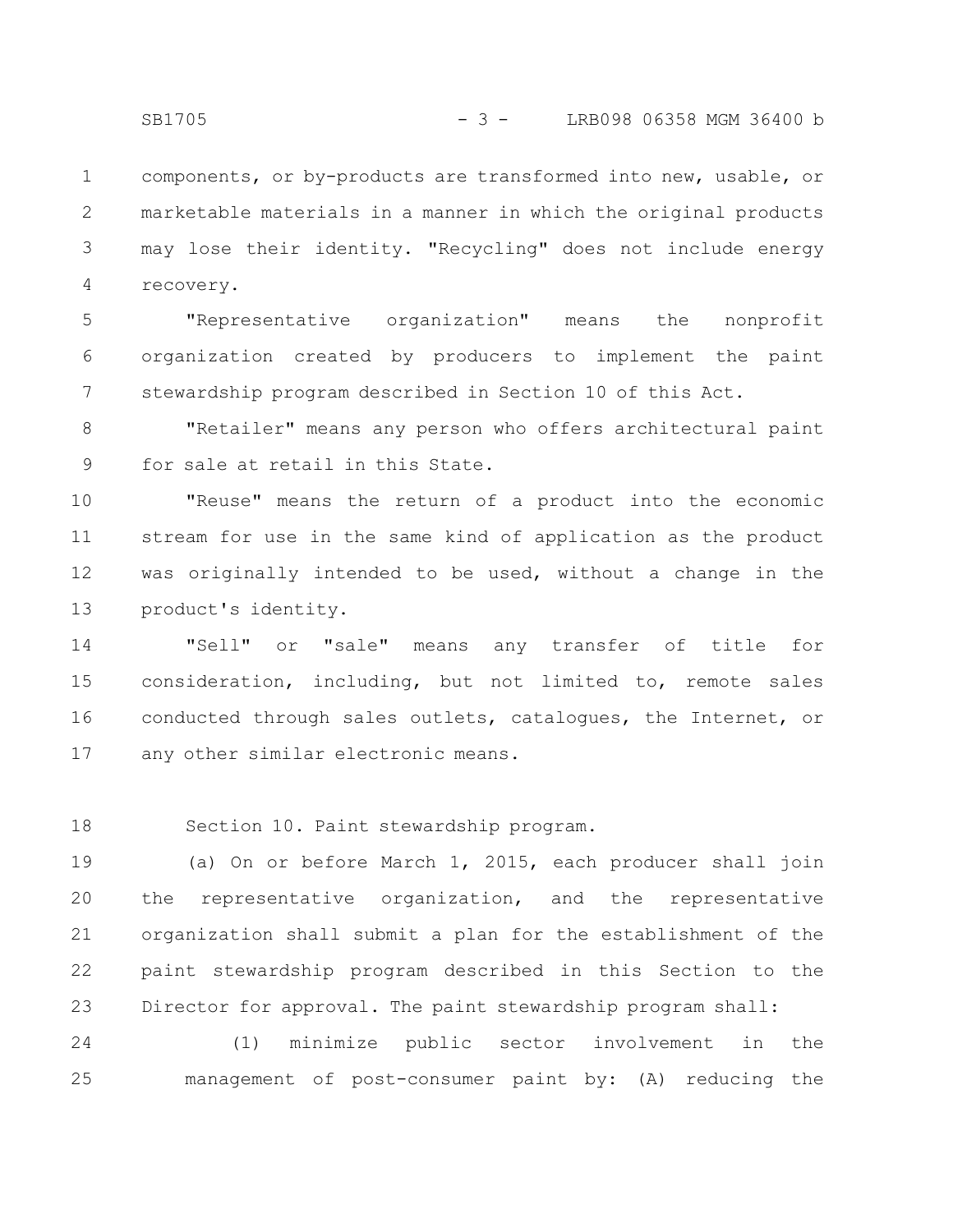generation of post-consumer paint, (B) promoting the reuse and recycling of post-consumer paint, and (C) negotiating and executing agreements to collect, transport, reuse, recycle, burn for energy recovery, and dispose of post-consumer paint using environmentally sound management practices; 1 2 3 4 5 6

(2) provide for convenient and available Statewide collection of post-consumer paint that, at a minimum, provides for collection rates and levels of convenience that are equal to, or greater than, those provided by the collection programs available to consumers before the implementation of the paint stewardship program; 7 8 9 10 11 12

13

(3) propose a paint stewardship assessment; and

(4) include a funding mechanism that requires each producer who participates in the representative organization to remit to the representative organization payment of the paint stewardship assessment for each container of architectural paint the producer sells in this State. 14 15 16 17 18 19

(b) The plan shall identify each producer participating in the paint stewardship program and the brands of architectural paint sold in this State covered by the program, and it shall address the coordination of the paint stewardship program with existing household hazardous waste collection infrastructure, as much as is reasonably feasible and mutually agreeable. 20 21 22 23 24 25

(c) The Director may approve a plan that meets the 26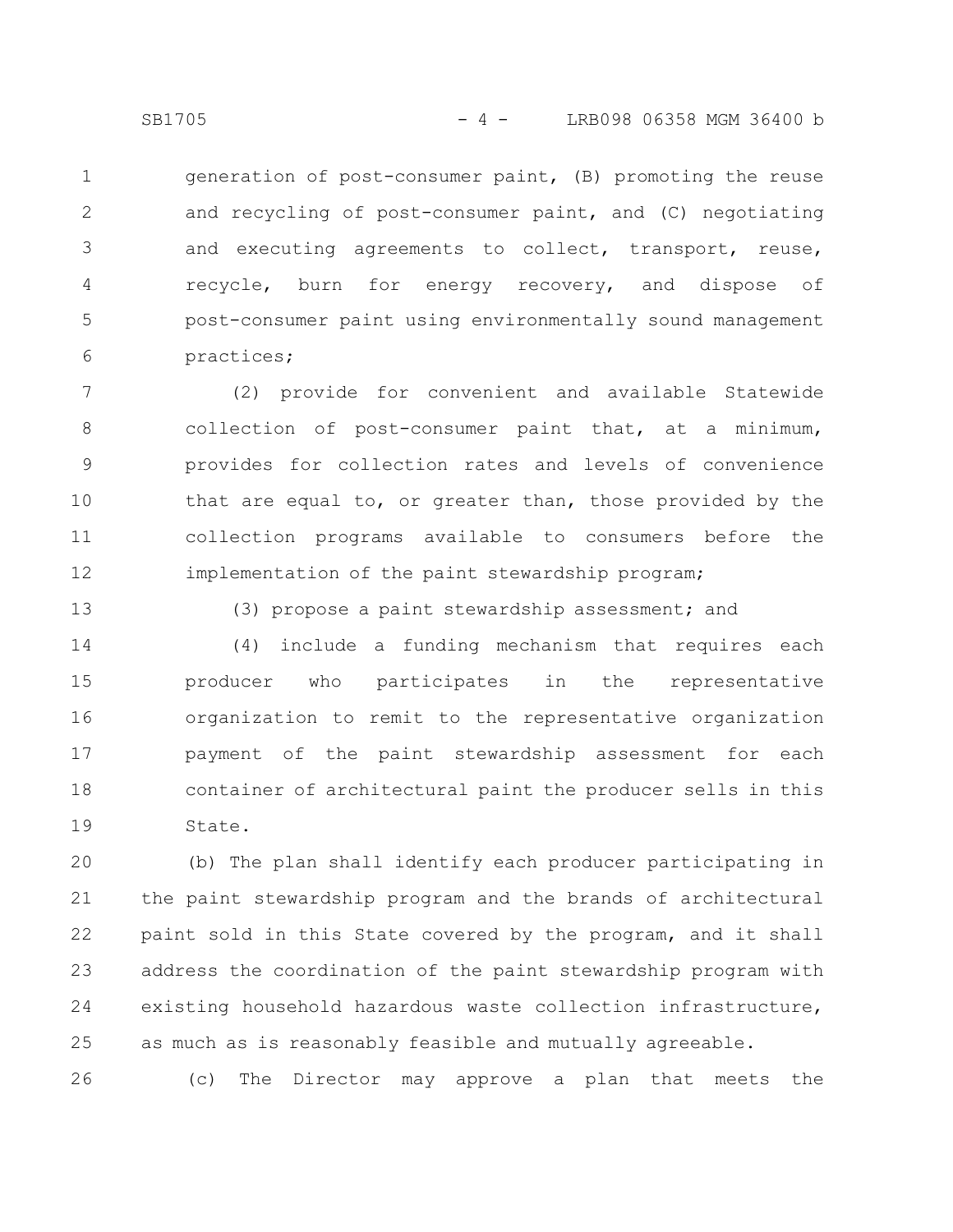requirements of subsections (a) and (b). Not later than 3 months after submission of the plan, the Director shall determine whether to approve the plan. 1 2 3

(d) Not later than 3 months after the date the plan is approved pursuant to subsection (c), the representative organization shall implement the paint stewardship program. 4 5 6

(e) Any retailer may participate, on a voluntary basis and in accordance with any applicable provision of law or regulation, as a paint collection point. 7 8 9

(f) Not later than the implementation date of the paint stewardship program, the Agency shall list the names of participating producers and the brands of architectural paint covered by the paint stewardship program on its website. 10 11 12 13

(g) The Paint Stewardship Fund is hereby created as a special fund in the State Treasury. Upon submission of the paint stewardship plan required by this Section, each representative organization shall pay to the Agency a fee of \$10,000, which the Agency shall deposit into the Paint Stewardship Fund. Upon approval of a paint stewardship program, the representative organization shall also pay to the Agency an annual fee of \$20,000, which the Agency shall deposit into the Fund. Moneys in the Fund and interest attributable to those moneys shall be appropriated to the Agency for the following purposes: review and approval of plans for the establishment of a paint stewardship program, oversight and enforcement of the program, and other reasonable administrative costs of the 14 15 16 17 18 19 20 21 22 23 24 25 26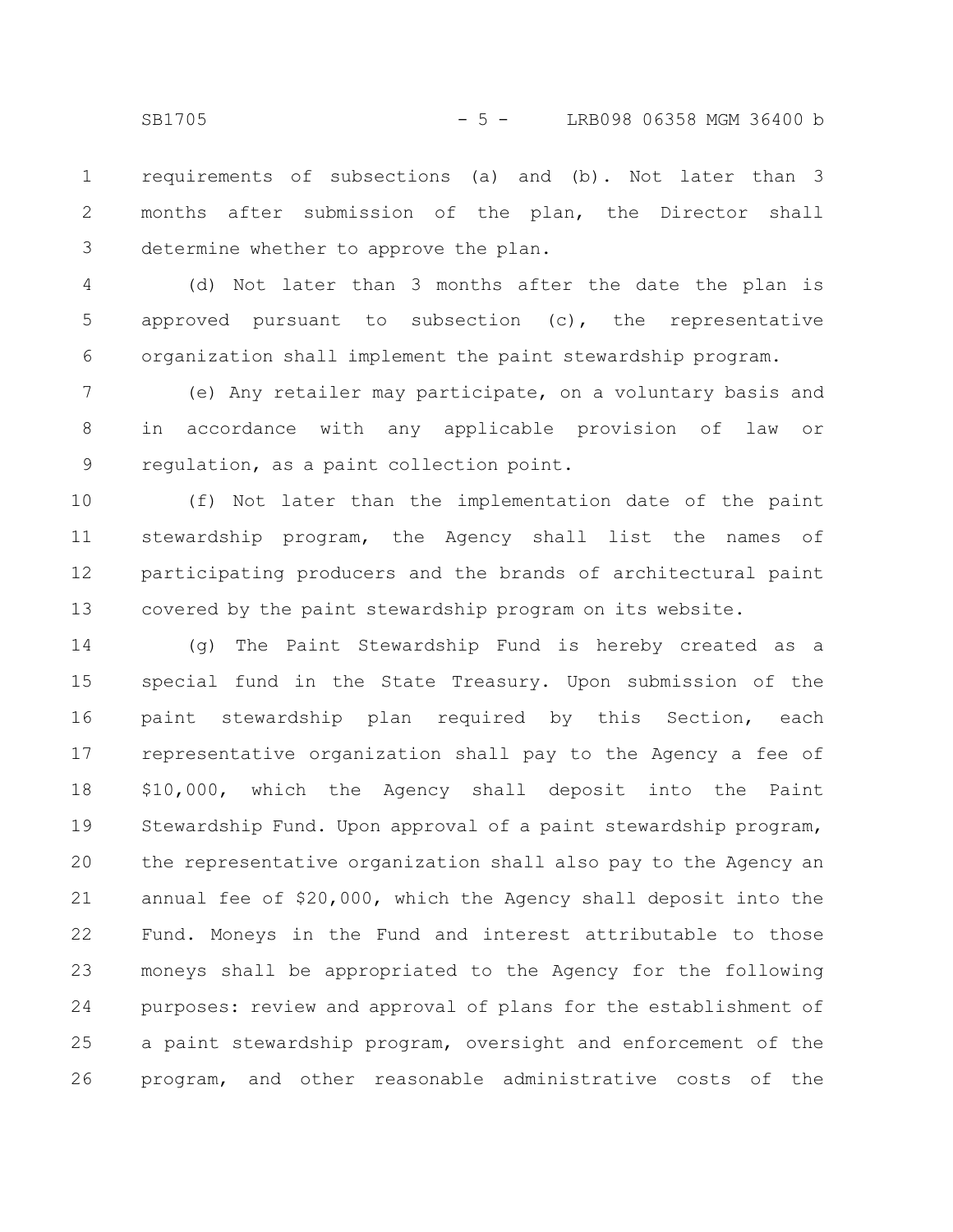SB1705 - 6 - LRB098 06358 MGM 36400 b

Agency. 1

2

Section 15. Paint stewardship assessment.

(a) On or before March 1, 2015, the representative organization shall propose a uniform paint stewardship assessment for all architectural paint sold in this State. An independent auditor shall review the proposed paint stewardship assessment to ensure that it does not exceed the costs of maintaining the paint stewardship program, and the auditor shall recommend an amount for the paint stewardship assessment to the Agency. The Agency shall approve the paint stewardship assessment. 3 4 5 6 7 8 9 10 11

(b) On and after the date of implementation of the paint stewardship program, the paint stewardship assessment shall be added to the cost of all architectural paint sold to retailers and distributors in this State by each producer. On and after the implementation date, each retailer or distributor, as applicable, shall add the amount of the paint stewardship assessment to the purchase price of all architectural paint sold in this State. 12 13 14 15 16 17 18 19

Section 20. State-action antitrust exemption. Each producer and the representative organization shall be immune from liability for any claim of a violation of antitrust law or unfair trade practice if the conduct is a violation of antitrust law, to the extent the producer or representative 20 21 22 23 24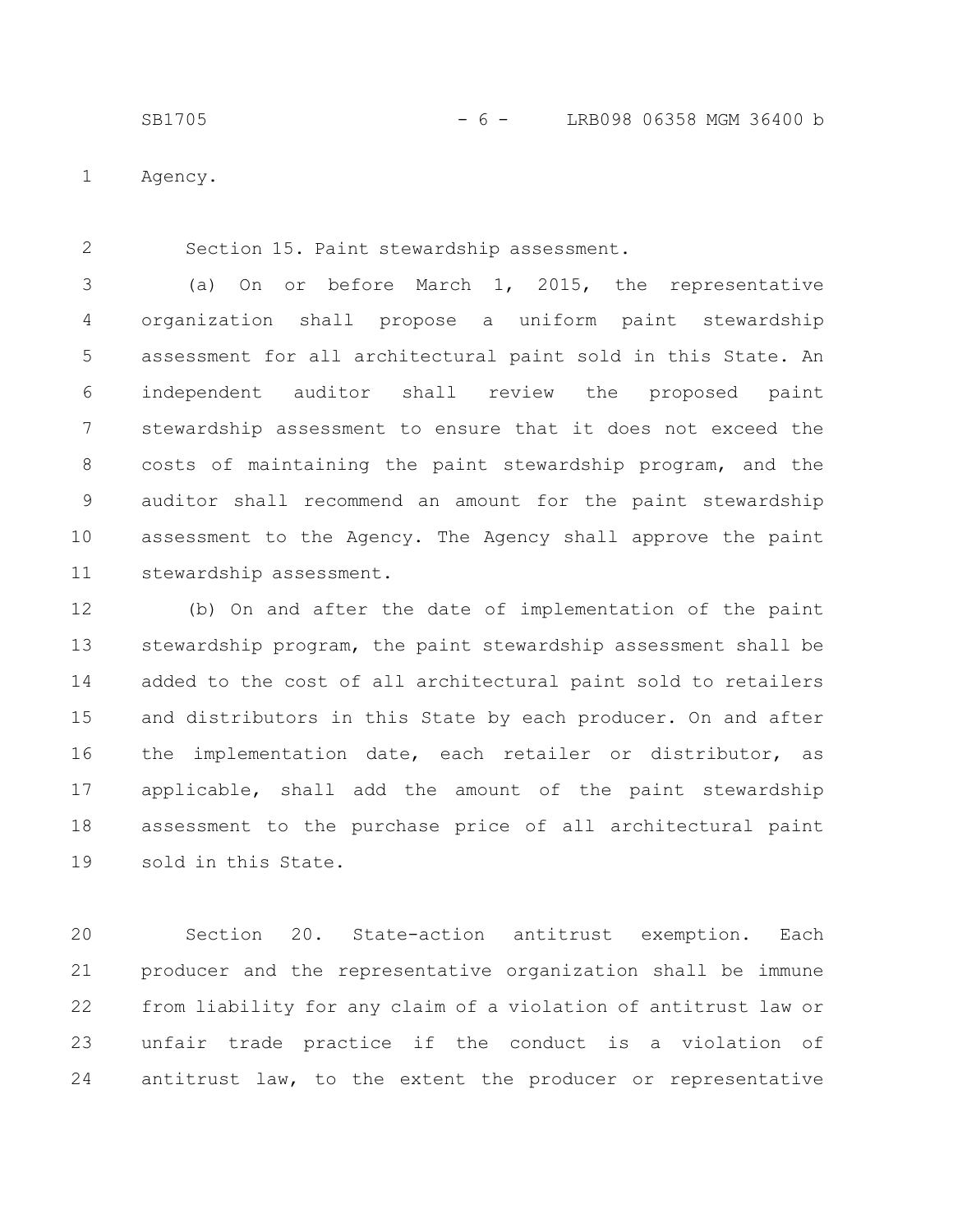organization is exercising authority pursuant to the provisions of this Act. 1 2

3

Section 25. Enforcement.

(a) On and after the implementation date of the paint stewardship program, no producer, distributor, or retailer shall sell or offer for sale architectural paint to any person in this State if the producer of the architectural paint is not a member of the representative organization. 4 5 6 7 8

(b) No retailer or distributor shall be found to be in violation of the provisions of subsection (a) if, on the date the architectural paint was ordered from the producer or its agent, the producer or the subject brand of architectural paint was listed on the Agency's website in accordance with the provisions of subsection (f) of Section 10. 9 10 11 12 13 14

(c) The Director may, after providing notice and opportunity to be heard, impose a civil penalty in the amount of \$500 a day against any person who violates the terms of this Act. 15 16 17 18

Section 30. Consumer education. Producers or the representative organization shall provide consumers with educational materials regarding the paint stewardship assessment and paint stewardship program. Those materials shall include, but not be limited to, information regarding available end-of-life management options for architectural 19 20 21 22 23 24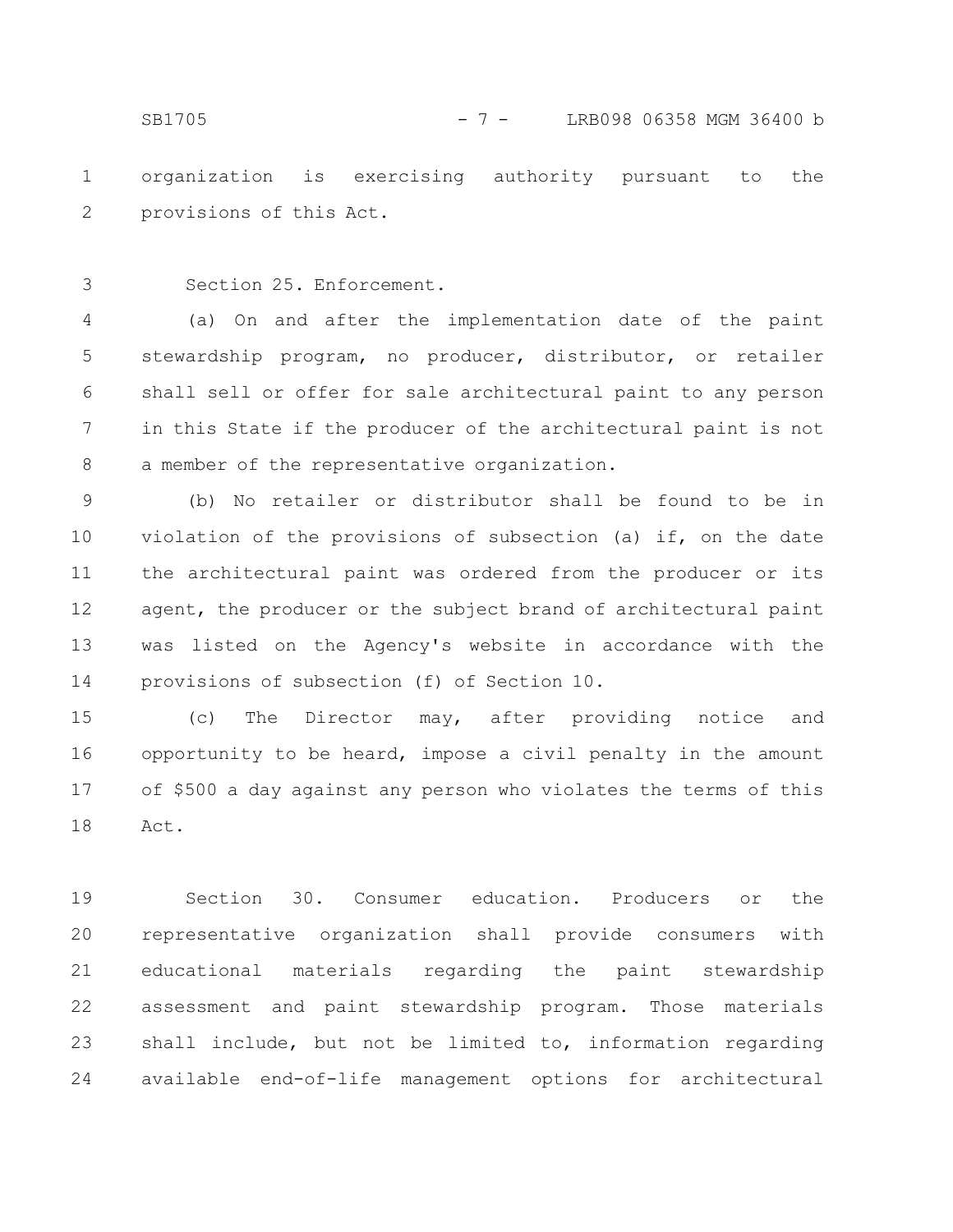paint offered through the paint stewardship program and information that notifies consumers that a charge for the operation of the paint stewardship program is included in the purchase price of all architectural paint sold in this State. 1 2 3 4

Section 35. Report to the Environmental Protection Agency. On or before October 15, 2016, and annually thereafter, the representative organization shall submit a report to the Director that details the paint stewardship program. The report shall include, but not be limited to: (1) a description of the methods used to collect, transport, and process post-consumer paint in this State; (2) the volume of post-consumer paint collected in this State; (3) the volume and type of post-consumer paint collected in this State by method of disposition, including reuse, recycling, and other methods of processing; (4) the total cost of implementing the program, as determined by an independent financial audit, as performed by the independent auditor; and (5) samples of educational materials provided to consumers of architectural paint and an evaluation of the methods used to disseminate those materials. 5 6 7 8 9 10 11 12 13 14 15 16 17 18 19

Section 50. The State Finance Act is amended by adding Section 5.826 as follows: 20 21

22

(30 ILCS 105/5.826 new)

Sec. 5.826. The Paint Stewardship Fund. 23